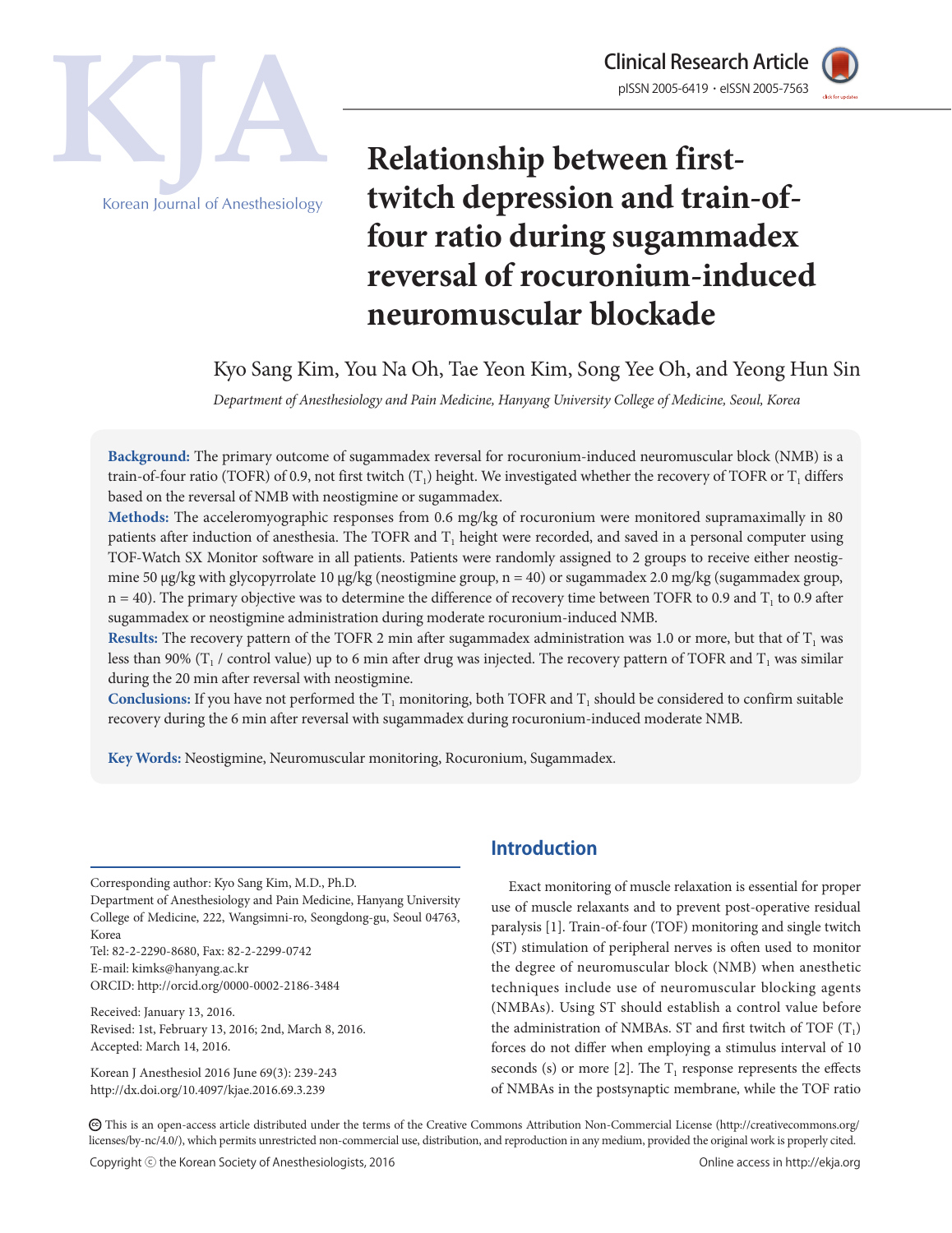$(T_A/T_1, TOFR)$  shows the effect on the pre-synaptic membrane of the neuromuscular junction [3].

During spontaneous or pharmacologically-induced offset of NMB, a TOFR of 0.9 has been reported to exclude clinically important residual NMB [3]. The  $T_1$  usually recovers at a rate similar to or faster than the TOFR after the reversal of competitive NMBAs by neostigmine. After reversal with the optimum dose of sugammadex during rocuronium-induced NMB, the time to 0.9 of the TOFR is much faster than that to 90% of  $T_1$  (T<sub>1</sub>) / control value). A TOFR of 0.9 cannot assure adequate recovery of neuromuscular function in several minutes after sugammadex administration, if the  $T_1$  was not recovered completely [4,5]. However, this previous report simply described the time of a  $T<sub>1</sub>$  and TOFR to 0.9, not saved in a personal computer using TOF-Watch SX Monitor software. So the detailed relationship between a TOFR and  $T_1$  should be analyzed following the time after sugammadex administration.

We analyzed the relationship of  $T_1$  recovery and TOFR after administration of sugammadex 2.0 mg/kg or neostigmine 50 µg/ kg during rocuronium-induced moderate NMB.

## **Materials and Methods**

After approval of the protocol by the Hospital Ethics Committee, 80 adult patients were enrolled in this study and all granted written informed consent. This randomized, parallelgroup, blinded study was conducted in accordance with principles of Good Clinical Research Practice [3]. All patients of both sexes, American Society of Anesthesiologists physical status I–II, aged between 20–64 years, received elective surgery under

general anesthesia with rocuronium for intubation and maintenance. Using a computer-generated program, patients were randomly assigned to either the neostigmine group ( $n = 40$ , neostigmine 50 µg/kg with glycopyrrolate 10 µg/kg after operation) or the sugammadex group ( $n = 40$ , sugammadex 2.0 mg/ kg after operation) (Fig. 1). Exclusion criteria were as follows: predicted difficult intubation, previous known neuromuscular diseases that may affect NMB, allergy to any drug used in general anesthesia, history of serious liver or kidney disease, use of drugs that might interact with NMBAs, pregnancy, or obesity (defined as a body mass index [BMI]  $\geq$  30 kg/m<sup>2</sup>).

In the operating room, the patients received a standard monitoring of pulse oximetry, capnography, electrocardiography and noninvasive blood pressure measurement. Depth of hypnosis was evaluated for all patients using a bispectral index (BIS) XP monitor (Model A 2000, Aspect Medical Systems, Newton, MA, USA). Anesthesia was induced without premedication, using 2.0–2.5 mg/kg propofol, 0.5 μg/kg/min remifentanil, and oxygen, and was maintained with 1.0–1.5 MAC of sevoflurane in 50% air in oxygen and 0.1–0.3 μg/kg/min remifentanil to maintain a BIS monitor reading between 40 and 50 throughout surgery. During maintenance of anesthesia, end-tidal PCO<sub>2</sub> was kept between 30 and 35 mmHg.

NMB was monitored using a TOF-Watch  $SX^{\circledR}$  (Merck Sharp & Dohme Corp., Glostrup, Denmark) at the adductor pollicis muscle. Two surface electrodes (Cleartrode<sup>TM</sup>, ConMed<sup>®</sup>, Utica, NY, USA) were placed on cleaned skin overlying the ulnar nerve at the wrist. Stabilization was achieved with a 5 s, 50 Hz tetanic stimulation. Supramaximal stimuli were applied after automatic calibration (CAL 2 mode) of acceleromyography after an initial



**Fig. 1.** Patient flow through the study. T<sub>2</sub>: second twitch reappeared in TOF stimulation.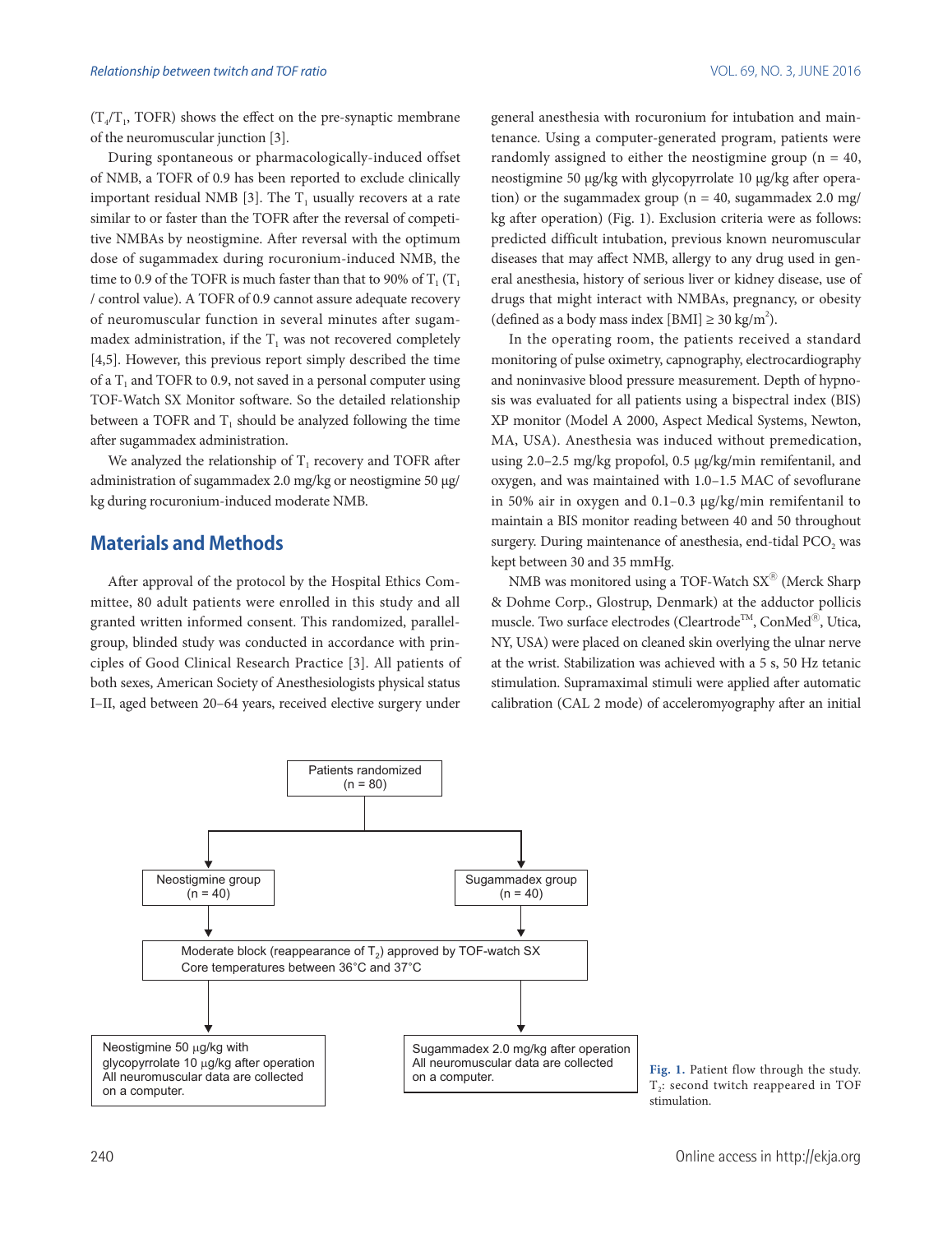tetanic stimulus [3]. If first TFR and  $T_1$  were < 95% or > 105%, we performed the recalibration after the change of the location of a pizoelectric transducer or fixed wrist. This experiment was begun after confirming a TFR and  $T<sub>1</sub>$  of 95%–105%. The TOF mode of supramaximal stimulation (0.2 ms duration, frequency 2 Hz, 2 s duration) was applied at 15 s intervals, which lasted until the end of anesthesia. After stabilization of control responses, rocuronium was administered at 0.6 mg/kg before tracheal intubation, then subsequently at 0.2 mg/kg when the second twitch  $(T<sub>2</sub>)$  reappeared in TOF stimulation.

The primary objective of this study was to determine recovery time and response after sugammadex or neostigmine administration of the  $T_1$  and TOFR to 0.9 during rocuronium-induced moderate NMB. After the surgical dressing, each patient received sugammadex 2.0 mg/kg or a single dose of neostigmine 50 µg/kg plus glycopyrrolate 10 µg/kg, respectively, when  $T_2$ reappeared in TOF stimulation. All neuromuscular monitoring data were saved in a personal computer using TOF-Watch SX Monitor software. Full recovery from NMB was conducted during the administration of sevoflurane and remifentanil. Extubation was carried out after consciousness and regular respiration were confirmed. Skin temperature of the hand was measured and kept above 32°C. Central temperature was continuously monitored at the lower esophagus and kept above 35.5°C.

#### Statistical analysis

Statistical analysis was performed with SPSS 17.0 for Windows (SPSS Inc., Chicago, IL, USA). Sample size was determined based on the difference of recovery time (mean [SD] recovery times of 4.4 [7.9] min) between TOFR to 0.9 and  $T<sub>1</sub>$  to 0.9 after sugammadex 4 mg/kg during deep rocuronium-induced NMB [5]. We considered time reduction by more than 40%, to 2.6 min (SD 3.2), to be clinically significant. Obtaining statistically significant results with  $\alpha$  = 0.05 and a power of 0.8 required 37 patients. Projecting 10% dropout, we enrolled 40 patients in each group. Characteristics of patients were compared using the Chi square test between the two groups, and  $T_1$  height and TOFR were compared using an unpaired t-test. Repeated measures analyses of variance (ANOVA) were conducted for identifying the neuromuscular recovery. Data are expressed as the mean ± SD, range, or number. Differences were considered to be significant at  $P < 0.05$ .

## **Results**

All enrolled patients completed the study, and neuromuscular monitoring was successfully conducted. The two groups were well balanced in their demographic profile, end-tidal concentration of sevoflurane and anesthetic time (Table 1). The  $T_1$ recovery and TOFR was  $87.8\% \pm 17.5\%$  and  $90.1\% \pm 12.1\%$  at 15 min after neostigmine 50  $\mu$ g/kg, respectively (P = 0.496). The recovery pattern of  $T_1$  and TOFR was similar during the 20 min after neostigmine administration (Fig. 2). The  $T_1$  recovery and TOFR was 90.4% ± 13.5% and 104.9% ± 6.7% at 6 min after sugammadex 2 mg/kg, respectively ( $P < 0.001$ ). The recovery pattern of TOFR after 2 min was 100% or more, but that of  $T_1$  was less than 90% up to 6 min after sugammadex administration (Fig.



**Fig. 2.** Progress of the first twitch and the train-of-four ratio after administration of neostigmine during rocuronium-induced neuromuscular block. Neostigmine is administered at time 0 when the second twitch reappears in TOF stimulation.

|                                             | Neostigmine             | Sugammadex              |       |
|---------------------------------------------|-------------------------|-------------------------|-------|
| N                                           | 40                      | 40                      |       |
| Gender (M/F)                                | 22/18                   | 24/16                   | 0.657 |
| Age $(yr)$                                  | $42.2 \pm 12.2$ (21-64) | $40.5 \pm 13.1$ (20-62) | 0.550 |
| Weight (kg)                                 | $64.0 \pm 10.5$         | $64.8 \pm 12.7$         | 0.760 |
| Height $(cm)$                               | $164.3 \pm 7.6$         | $165.4 \pm 9.3$         | 0.564 |
| Sevoflurane at antagonism (vol%, end-tidal) | $0.4 \pm 0.3$           | $0.5 \pm 0.3$           | 0.140 |
| Anesthetic time (min)                       | $48.6 \pm 20.3$         | $52.9 \pm 25.2$         | 0.403 |

Values are mean ± SD, range, or number.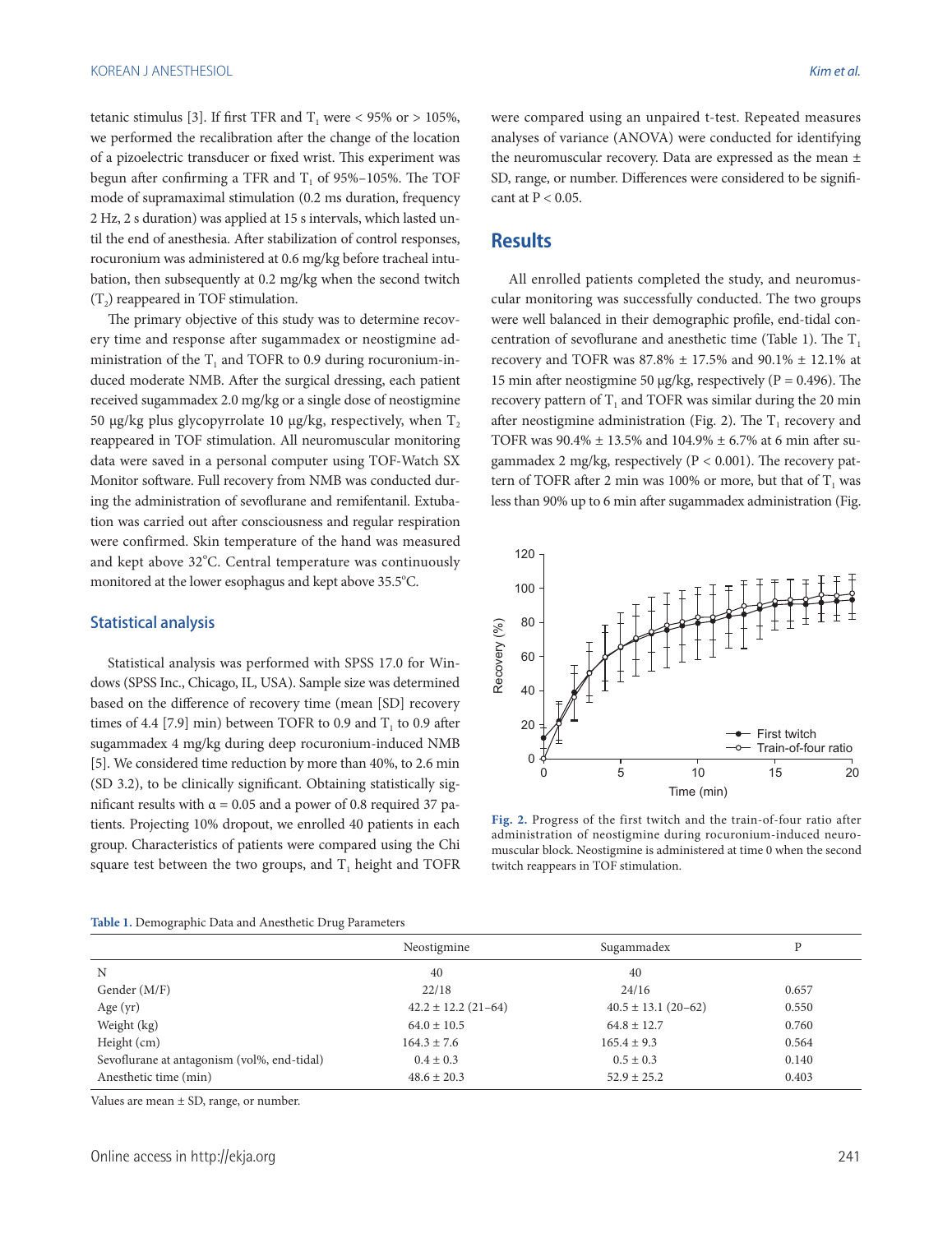

**Fig. 3.** Progress of the first twitch and the train-of-four ratio after administration of sugammadex during rocuronium-induced neuromuscular block. Sugammadex is administered at time 0 when the second twitch reappears in TOF stimulation. \*P < 0.001 versus first twitch. †P < 0.01 versus first twitch.

3). Of particular note, the neuromuscular recovery of  $T_1$  at 120 s following administration of sugammadex was only 80.2% ± 16.7%, but the TOFR at the same time was  $104.8\% \pm 8.4\%$  (P < 0.001) (Table 2). The T<sub>1</sub> recovery was  $12.3\% \pm 6.1\%$  and  $15.2\% \pm 1.1\%$ 7.8% in the neostigmine and sugammadex groups, respectively, at time 0 when the second twitch was observed in TOF stimulation  $(P = 0.257)$  (Figs. 2 and 3).

### **Discussion**

We found that the recovery pattern of the TOFR after 2 min was 1.0 or more, but that of  $T_1$  was less than 90% up to 6 min after sugammadex administration. In particular, the neuromuscular recovery of  $T_1$  was only 80% compared with a TOFR of 1.0 at 120 s. The recovery pattern of  $T_1$  and TOFR was similar during the 20 min after neostigmine administration.

Postoperative residual paralysis is frequent, dangerous, and difficult to recognize clinically. An impaired ventilatory response to hypoxemia, visual impairment and the possibility of increased risk of aspiration occurs when the TOFR is < 0.9. Patients are likely to feel an unpleasant feeling of residual paralysis in a short time [6]. Even with recovery to a TOFR of more than 0.9, the incidence of pharyngeal dysfunction is 13% [7]. It is recommended that a TOFR of more than 0.9 should be confirmed before extubation using acceleromyographic monitoring.

The relationship between the absolute value of  $T_1$  height and the TOFR is constant and reliable as a method of monitoring the effects of NMBA and their antagonists [8]. When  $T_1$  height has returned to a control value, the recovery pattern of TOF stimulation frequently fades markedly (indicating residual receptor occupancy).  $T_1$  recovery to 90% is similar to a TOFR of 0.7,

**Table 2.** Neuromuscular Recovery (%) from Administration of Sugammadex in First Twitch and Train-of-four Ratio during 120 Seconds (s)

|                 | First twitch    | Train-of-four ratio | P           |
|-----------------|-----------------|---------------------|-------------|
| Injection       | $15.2 \pm 7.8$  | $\Omega$            | < 0.001     |
| 15s             | $18.6 \pm 7.2$  | $9.0 \pm 16.3$      | 0.001       |
| 30 <sub>s</sub> | $35.5 \pm 12.7$ | $47.6 \pm 29.5$     | 0.02        |
| 45s             | $53.1 \pm 11.4$ | $70.2 \pm 24.0$     | < 0.001     |
| 60 s            | $65.8 \pm 12.8$ | $88.2 \pm 14.0$     | < 0.001     |
| 75 s            | $70.7 \pm 14.1$ | $98.4 \pm 12.1$     | < 0.001     |
| 90 <sub>s</sub> | $75.2 \pm 15.6$ | $104.6 \pm 11.1$    | < 0.001     |
| 105s            | $77.8 \pm 15.6$ | $104.5 \pm 10.3$    | < 0.001     |
| 120s            | $80.2 \pm 16.7$ | $104.8 \pm 8.4$     | ${}< 0.001$ |

representing blockage of 80% of neuromuscular receptors after anticholinesterase or spontaneous recovery [9,10].  $T_1$  height recovers to 75% of control at a TOFR of 0.25, and returns to 90% of control when the TOFR exceeds 0.9 in electromyographic records [8]. However, in acceleromyographic monitoring,  $T_1$ returns to less than 75% of control on average when the TOFR is 0.7. When the TOFR returns to 0.9,  $T<sub>1</sub>$  is still less than 90% of control [11]. We confirmed a similar relationship between  $T_1$ and TOFR after reversal of neostigmine in acceleromyographic recordings (Fig. 2).

Results differ between mechanomyography and acceleromyography at approximately 50% twitch height maximally, with acceleromyography frequently overestimating the extent of the block [12]. The overestimated data from acceleromyographic monitoring should be normalized by baseline values to reliably detect residual paralysis [13]. Data normalization was not necessary in the present study, because TOFR and  $T_1$  recovery were recorded in a TOF response in each patient.

TOFR shows significantly more rapid recovery than  $T_1$  height after an optimum dose of sugammadex [4,5]. If the administered dose of sugammadex is small, the recovery of the TOFR to 0.9 appears significantly slower than recovery of  $T<sub>1</sub>$  to 90% [5]. A TOFR of 0.9 may not guarantee an appropriate recovery of neuromuscular function if  $T<sub>1</sub>$  is still less than 90% after sugammadex administration. We found that after sugammadex 2 mg/ kg during rocuronium-induced moderate NMB, the  $T_1$  height recovered to 90% by 6 min after administration, although TOFR was already recovered to 0.9. Furthermore, since the recovered  $T<sub>1</sub>$  was less than 80% until 2 min after administration, a TOFR of 1.0 may not be sufficient for the quick and appropriate recovery of neuromuscular relaxation (Table 2). If the inhalation and intravenous anesthetics are early stopped before the administration of sugammadex to reduce the recovery time, the patient may be in the awakening before complete recovery from muscle relaxation. At that time, the patient is likely to experience an unpleasant feeling due to residual paralysis, which causes a sud-